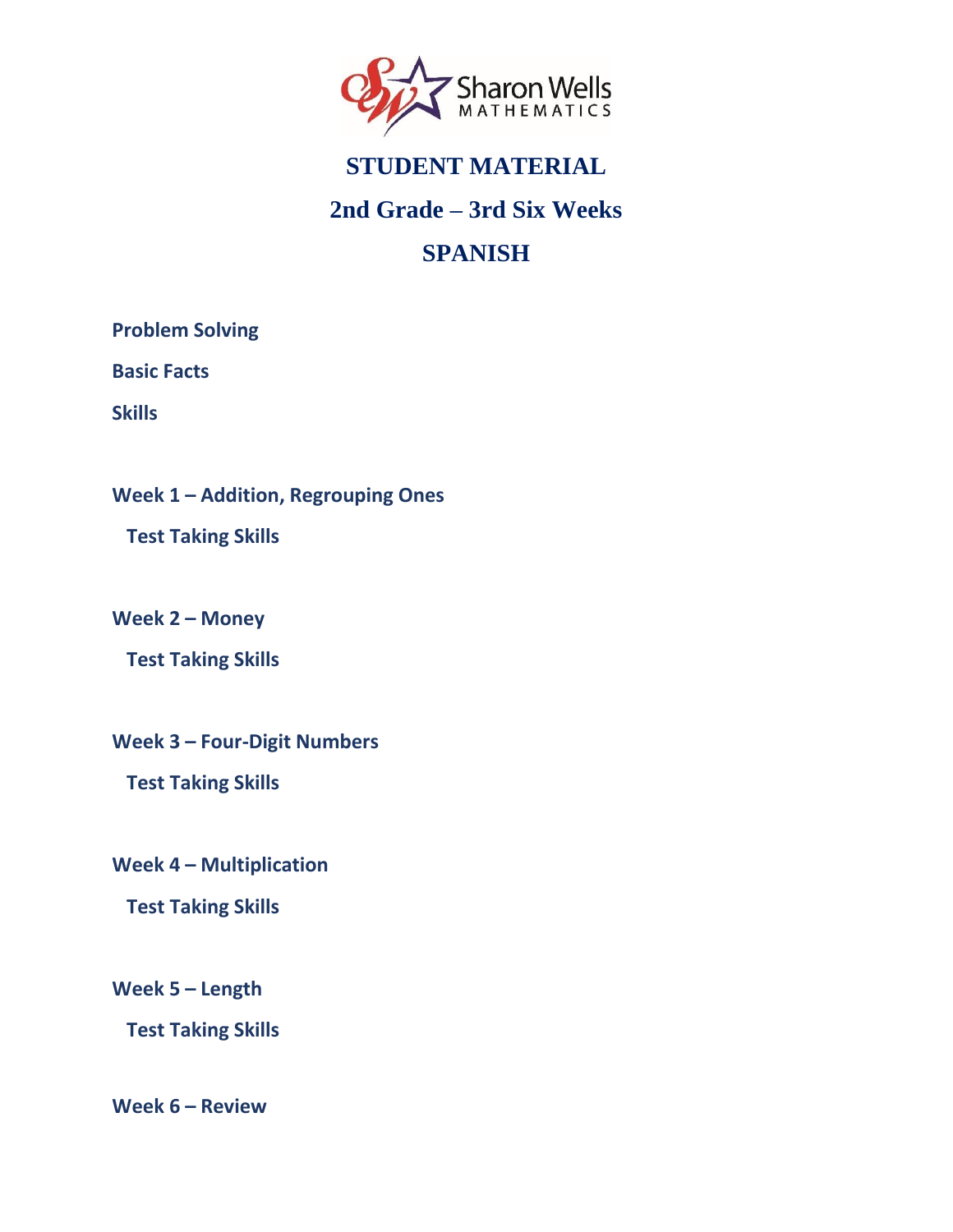

### <span id="page-1-0"></span>**2nd Grade – 3 rd Six Weeks – Problem Solving SPANISH**

[2nd Grade 3rd SW - Problem Solving](https://access.sharonwells.com/fUKETw) – 1A-2B - Spanish

[2nd Grade 3rd SW - Problem Solving - 3A-](https://access.sharonwells.com/EVyxHv)4B - Spanish

[2nd Grade 3rd SW - Problem Solving - 5A-6B - Spanish](https://access.sharonwells.com/pRuFTf)

[2nd Grade 3rd SW - Problem Solving - 7A-8B - Spanish](https://access.sharonwells.com/64RYCY)

 [2nd Grade 3rd SW - Problem Solving - 9A-10B - Spanish](https://access.sharonwells.com/Vxn22g)

[2nd Grade 3rd SW - Problem Solving - 11A-12B - Spanish](https://access.sharonwells.com/QtyDed)

[2nd Grade 3rd SW - Problem Solving - 13A-4B - Spanish](https://access.sharonwells.com/ntP3fH)

[2nd Grade 3rd SW - Problem Solving - 15A-16B - Spanish](https://access.sharonwells.com/QBWAzB)

[2nd Grade 3rd SW - Problem Solving - 17A-18B - Spanish](https://access.sharonwells.com/EhYugF)

[2nd Grade 3rd SW - Problem Solving - 19A-20B - Spanish](https://access.sharonwells.com/7nv4eu)

[2nd Grade 3rd SW - Problem Solving - Combined - Spanish](https://access.sharonwells.com/EwK9nZ)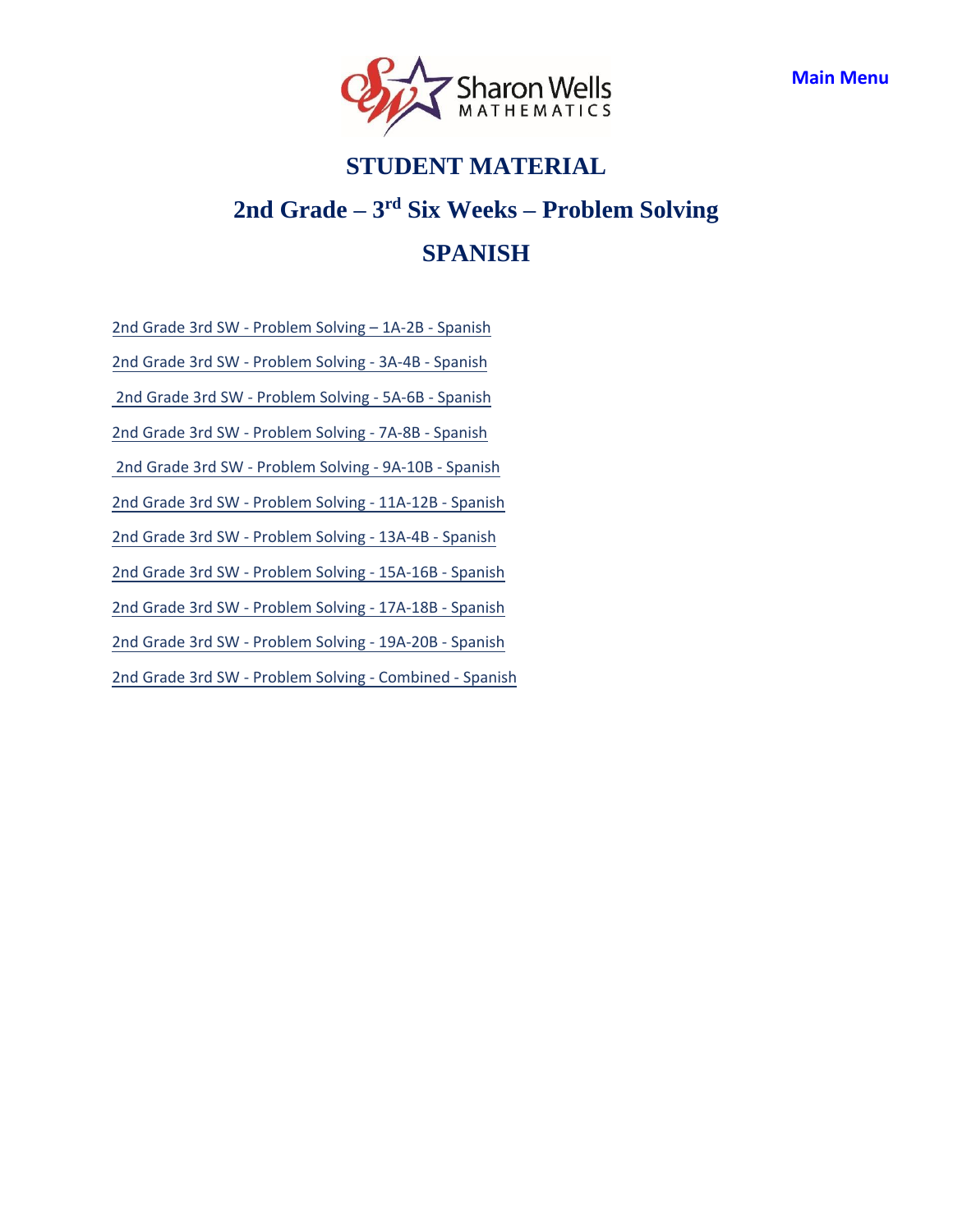

# <span id="page-2-0"></span>**STUDENT MATERIAL 2nd Grade – 3 rd Six Weeks – Basic Facts SPANISH**

- 2nd Grade 3rd SW Basic Facts [Facts Practice](https://access.sharonwells.com/amt3Xd) Spanish
- 2nd Grade 3rd SW [Basic Facts](https://access.sharonwells.com/nEJq8p) 1 Spanish
- 2nd Grade 3rd SW [Basic Facts](https://access.sharonwells.com/yaCqVH) 2 Spanish
- 2nd Grade 3rd SW [Basic Facts](https://access.sharonwells.com/Ar8htm) 3 Spanish
- 2nd Grade 3rd SW [Basic Facts](https://access.sharonwells.com/9KBrTW) 4 Spanish
- 2nd Grade 3rd SW [Basic Facts](https://access.sharonwells.com/Rb4jfq) 5 Spanish
- 2nd Grade 3rd SW [Basic Facts](https://access.sharonwells.com/7FmmqT) 6 Spanish
- 2nd Grade 3rd SW [Basic Facts](https://access.sharonwells.com/NXrHqc) 7 Spanish
- 2nd Grade 3rd SW [Basic Facts](https://access.sharonwells.com/uamKZA) 8 Spanish
- 2nd Grade 3rd SW [Basic Facts](https://access.sharonwells.com/WcTzD7) 9 Spanish
- 2nd Grade 3rd SW [Basic Facts](https://access.sharonwells.com/CA2jCw) 10 Spanish
- 2nd Grade 3rd SW [Basic Facts](https://access.sharonwells.com/JUgcp7) 11 Spanish
- 2nd Grade 3rd SW [Basic Facts](https://access.sharonwells.com/hPFRQj) 12 Spanish
- 2nd Grade 3rd SW [Basic Facts](https://access.sharonwells.com/PvTVt3) 13 Spanish
- 2nd Grade 3rd SW [Basic Facts](https://access.sharonwells.com/JmdQWk) 14 Spanish
- 2nd Grade 3rd SW [Basic Facts](https://access.sharonwells.com/BwDPtC) 15 Spanish
- 2nd Grade 3rd SW [Basic Facts](https://access.sharonwells.com/NWZQhe) 16 Spanish
- 2nd Grade 3rd SW [Basic Facts](https://access.sharonwells.com/zmcnE9) 17 Spanish
- 2nd Grade 3rd SW [Basic Facts](https://access.sharonwells.com/4UgqeP) 18 Spanish
- 2nd Grade 3rd SW [Basic Facts](https://access.sharonwells.com/tMdXqM) 19 Spanish
- 2nd Grade 3rd SW [Basic Facts](https://access.sharonwells.com/7A9KDc) 20 Spanish
- 2nd Grade 3rd SW [Basic Facts](https://access.sharonwells.com/jrQqEQ) Combined Spanish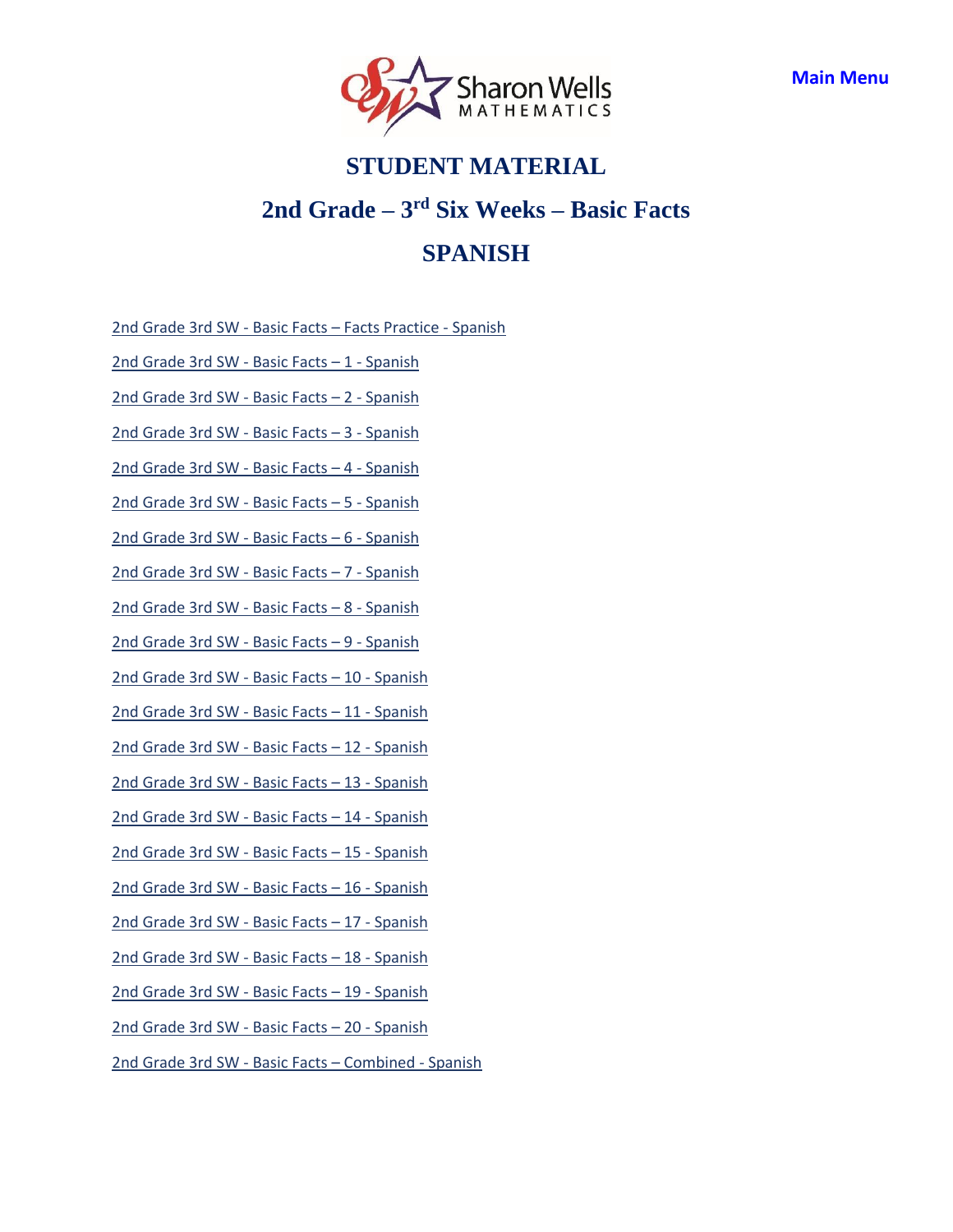

# <span id="page-3-0"></span>**STUDENT MATERIAL 2nd Grade – 3 rd Six Weeks – Skills SPANISH**

- [2nd Grade](https://access.sharonwells.com/tCEVqd) 3rd SW Skills 1 Spanish
- [2nd Grade](https://access.sharonwells.com/Nw2RB6) 3rd SW Skills 3 Spanish
- [2nd Grade](https://access.sharonwells.com/fAXDZt) 3rd SW Skills 4 Spanish
- [2nd Grade](https://access.sharonwells.com/a3YB4f) 3rd SW Skills 5 Spanish
- [2nd Grade](https://access.sharonwells.com/D66qeU) 3rd SW Skills 6 Spanish
- [2nd Grade](https://access.sharonwells.com/FpanKn) 3rd SW Skills 7 Spanish
- [2nd Grade](https://access.sharonwells.com/n6BFVd) 3rd SW Skills 8 Spanish
- [2nd Grade](https://access.sharonwells.com/agMXhv) 3rd SW Skills 9 Spanish
- [2nd Grade](https://access.sharonwells.com/k7RGNN) 3rd SW Skills 10 Spanish
- [2nd Grade](https://access.sharonwells.com/hYAtAM) 3rd SW Skills 11 Spanish
- [2nd Grade](https://access.sharonwells.com/YYuKNP) 3rd SW Skills 12 Spanish
- [2nd Grade](https://access.sharonwells.com/f9gtr8) 3rd SW Skills 13 Spanish
- [2nd Grade](https://access.sharonwells.com/B7mbPv) 3rd SW Skills 14 Spanish
- [2nd Grade](https://access.sharonwells.com/cBWTpm) 3rd SW Skills 15 Spanish
- [2nd Grade](https://access.sharonwells.com/36UPZJ) 3rd SW Skills 16 Spanish
- [2nd Grade](https://access.sharonwells.com/Cd9c7x) 3rd SW Skills 17 Spanish
- [2nd Grade](https://access.sharonwells.com/ehWQdj) 3rd SW Skills 18 Spanish
- [2nd Grade](https://access.sharonwells.com/A72ZdR) 3rd SW Skills 19 Spanish
- [2nd Grade](https://access.sharonwells.com/RKFJwr) 3rd SW Skills 20 Spanish
- [2nd Grade](https://access.sharonwells.com/HGrVbm) 3rd SW Skills Combined Spanish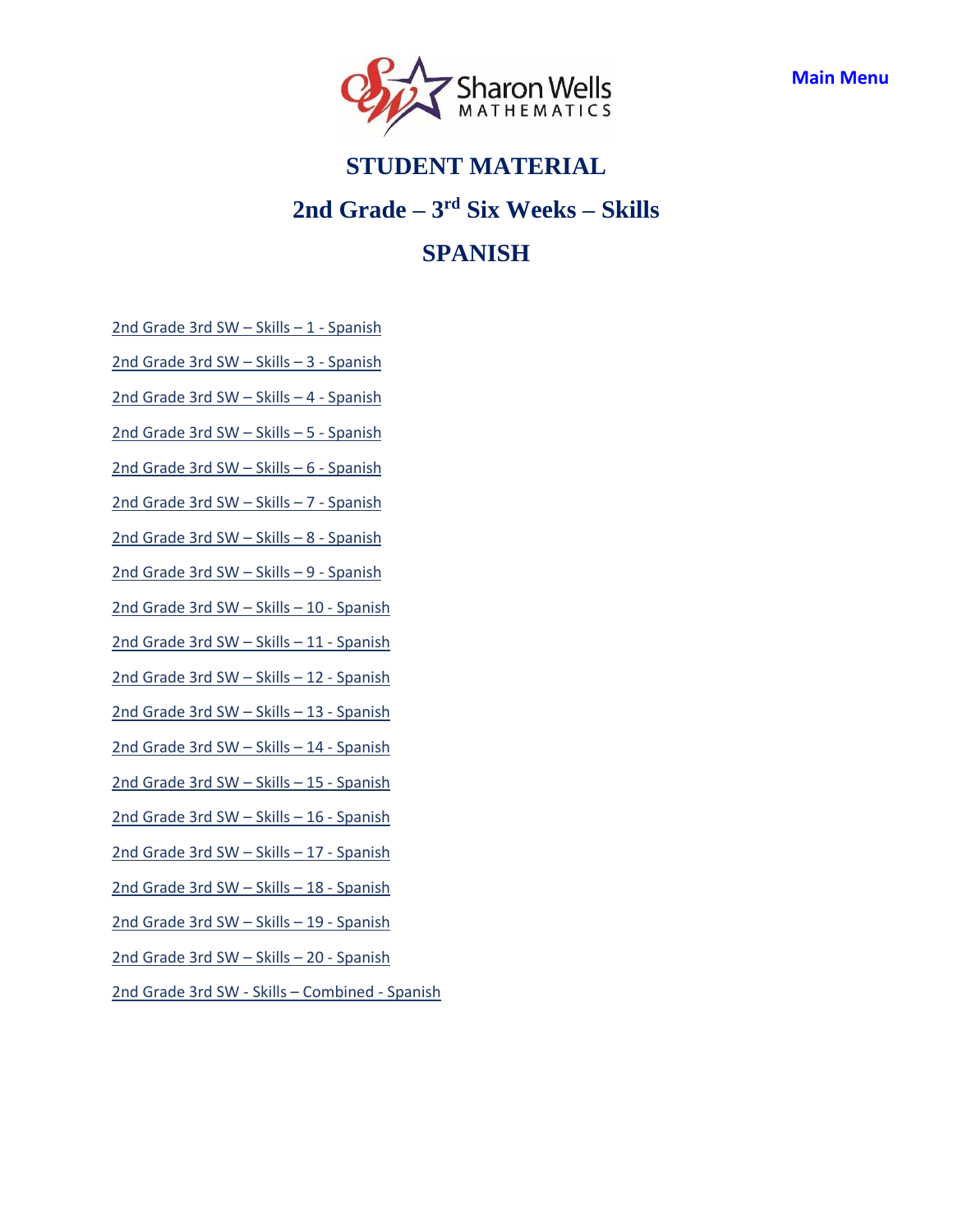

### <span id="page-4-0"></span>**2nd Grade – 3 rd Six Weeks – Week 1 – Addition, Regrouping Ones SPANISH**

2nd Grade 3rd SW - Week 1 – [Addition, Regrouping Ones](https://access.sharonwells.com/Z4q3mx) – Operation Board - Spanish

2nd Grade 3rd SW - Week 1 – Addition, Regrouping Ones – [Addition, Regrouping Ones 2](https://access.sharonwells.com/AtyKD8) - Spanish

2nd Grade 3rd SW - Week 1 – Addition, Regrouping Ones – [Addition, Regrouping Ones 3](https://access.sharonwells.com/8c9yhE) - Spanish

2nd Grade 3rd SW - Week 1 - Addition, Regrouping Ones – [Addition, Regrouping Ones 4A](https://access.sharonwells.com/xDMdgp) - Spanish

2nd Grade 3rd SW - Week 1 - Addition, Regrouping Ones – [Addition, Regrouping Ones 4B](https://access.sharonwells.com/tB7TZN) - Spanish

2nd Grade 3rd SW - Week 1 - [Addition, Regrouping Ones](https://access.sharonwells.com/mvhtNm) – Spinning for Sums - Spanish

[2nd Grade](https://access.sharonwells.com/8ye3gj) 3rd SW - Week 1 – TTS - Spanish

[2nd Grade](https://access.sharonwells.com/FHXwMb) 3rd SW - Week 1 – Combined - Spanish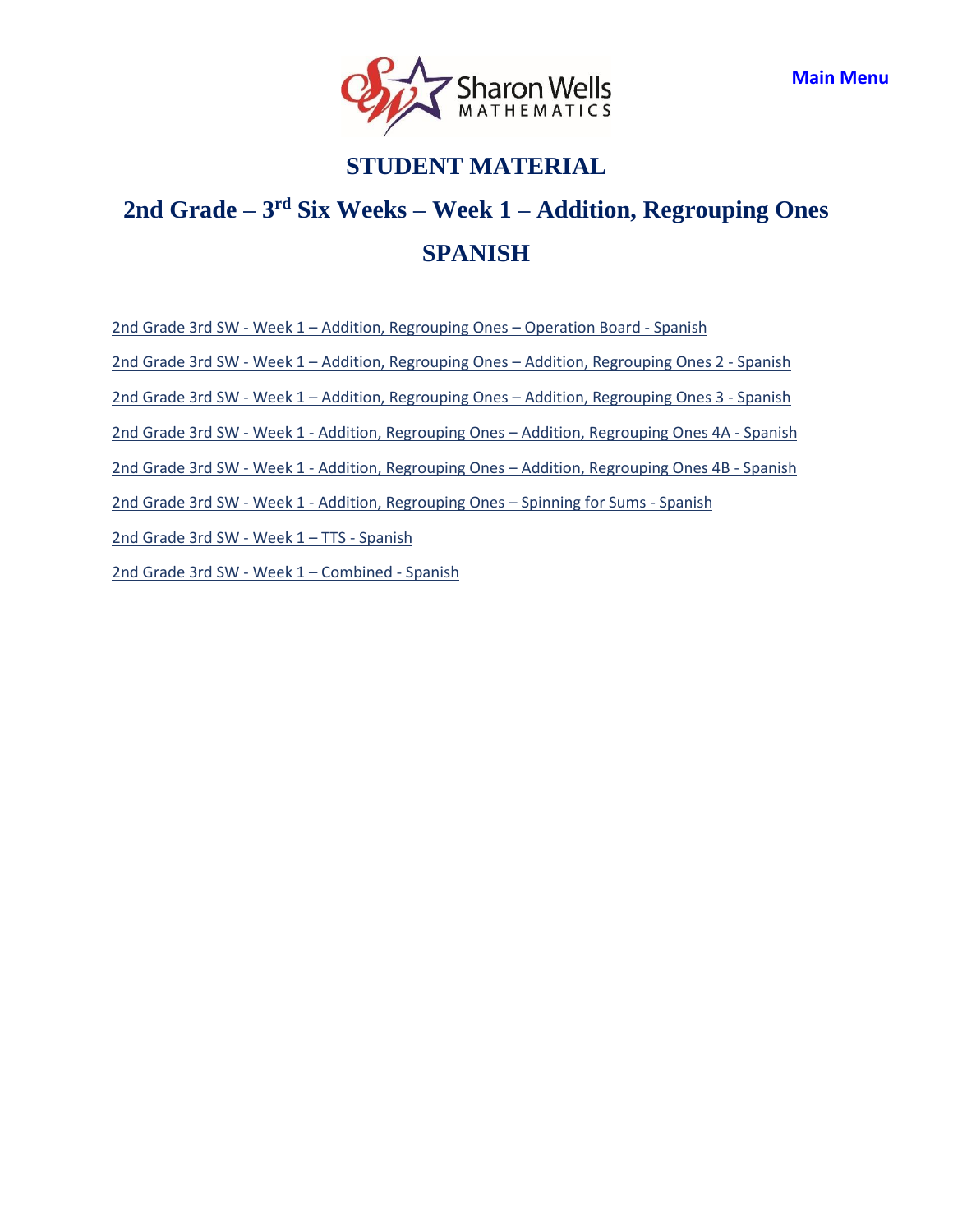

# <span id="page-5-0"></span>**STUDENT MATERIAL 2nd Grade – 3 rd Six Weeks – Week 2 – Money SPANISH**

2nd Grade 3rd SW - Week 2 – Money – [Coin Models](https://access.sharonwells.com/dmpUWm) - Spanish

[2nd Grade](https://access.sharonwells.com/qKtuCQ) 3rd SW - Week 2 – Money – 4A - Spanish

[2nd Grade](https://access.sharonwells.com/DydBWd) 3rd SW - Week 2 – Money – 4B - Spanish

[2nd Grade](https://access.sharonwells.com/hC9Br3) 3rd SW - Week 2 – Money – 4C - Spanish

2nd Grade 3rd SW - Week 2 – Money – [Counting Coins Cards](https://access.sharonwells.com/6K76e4) - Spanish

[2nd Grade](https://access.sharonwells.com/jjvRZ9) 3rd SW - Week 2 – TTS - Spanish

[2nd Grade](https://access.sharonwells.com/8VyrNy) 3rd SW - Week 2 - Combined - Spanish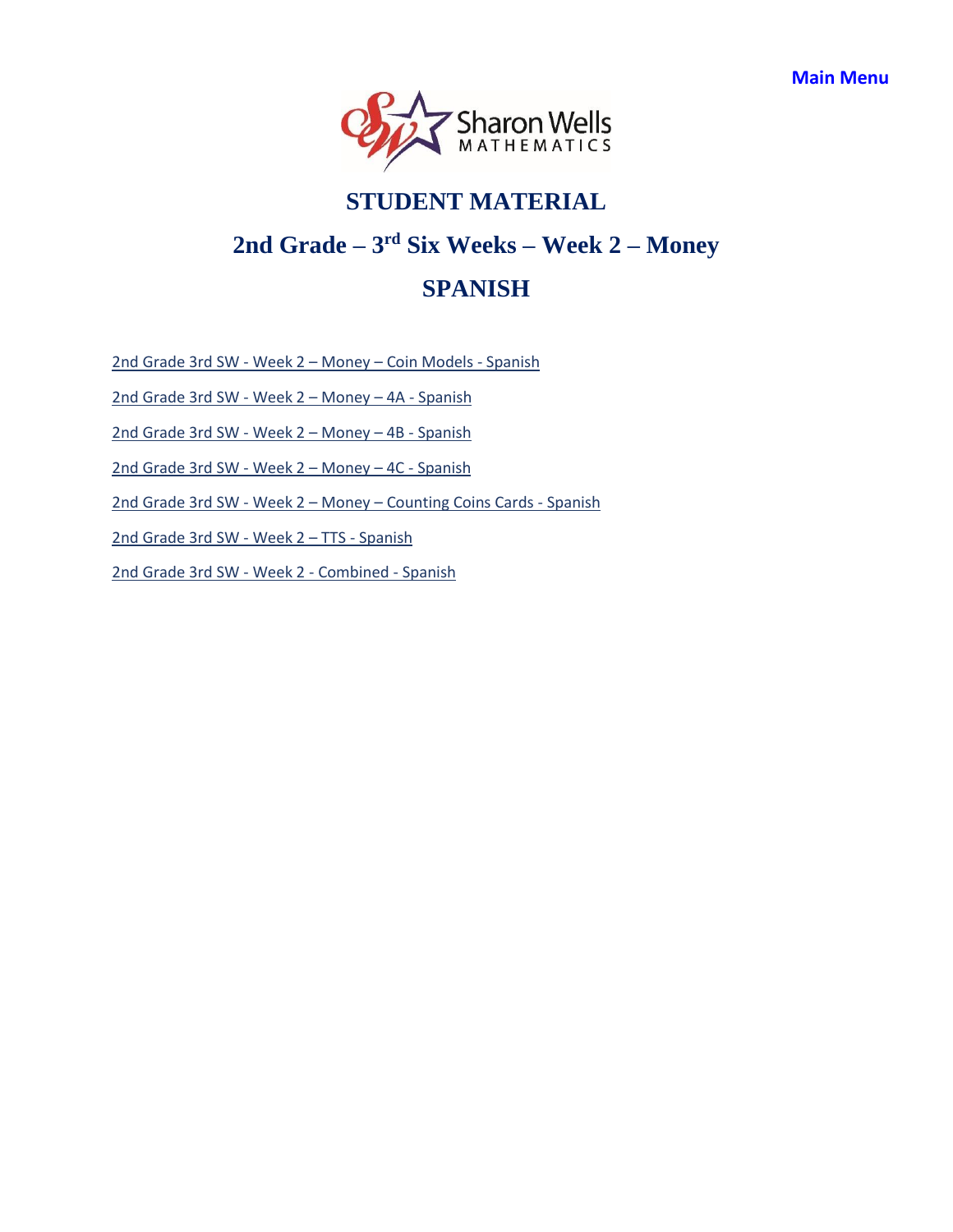

### <span id="page-6-0"></span>**2nd Grade – 3 rd Six Weeks – Week 3 – Four-Digit Numbers SPANISH**

2nd Grade 3rd SW - Week 3 – Four-Digit Numbers – [Writing Numbers in Words](https://access.sharonwells.com/UbBtG4) - Spanish

2nd Grade 3rd SW - Week 3 – [Four-Digit Numbers](https://access.sharonwells.com/4w9Jd6) – 1A - Spanish

2nd Grade 3rd SW - Week 3 – [Four-Digit Numbers](https://access.sharonwells.com/C2EteN) – 1B - Spanish

2nd Grade 3rd SW - Week 3 – [Four-Digit Numbers](https://access.sharonwells.com/KXfVJX) – 2 - Spanish

2nd Grade 3rd SW - Week 3 – [Four-Digit Numbers](https://access.sharonwells.com/qZEDBd) – 3 - Spanish

2nd Grade 3rd SW - Week 3 – [Four-Digit Numbers](https://access.sharonwells.com/uFrCmm) – 4 - Spanish

2nd Grade 3rd SW - Week 3 – Four-Digit Numbers – [Number Recognition Chart](https://access.sharonwells.com/CqBHxB) - Spanish

[2nd Grade](https://access.sharonwells.com/Z7rKyt) 3rd SW - Week 3 – TTS - Spanish

[2nd Grade](https://access.sharonwells.com/G3ZwWc) 3rd SW - Week 3 – Combined - Spanish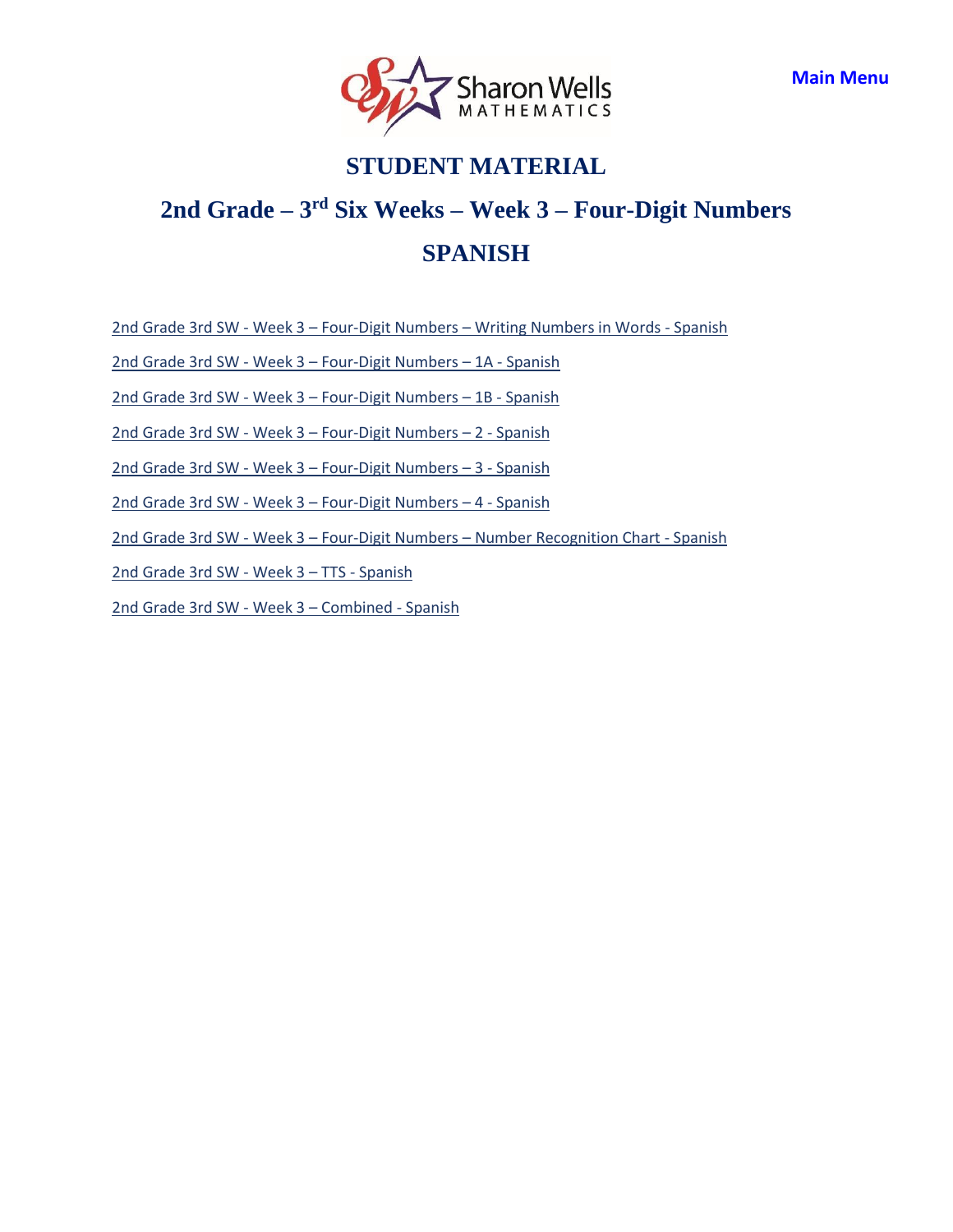

### <span id="page-7-0"></span>**2nd Grade – 3 rd Six Weeks – Week 4 – Multiplication SPANISH**

2nd Grade 3rd SW - Week 4 – [Multiplication](https://access.sharonwells.com/vXMbw7) – 1 - Spanish

2nd Grade 3rd SW - Week 4 – [Multiplication](https://access.sharonwells.com/F32yKt) – 2A - Spanish

2nd Grade 3rd SW - Week 4 – [Multiplication](https://access.sharonwells.com/yra3fp) – 2B - Spanish

2nd Grade 3rd SW - Week 4 – [Multiplication](https://access.sharonwells.com/Qx9NKq) – 3A - Spanish

2nd Grade 3rd SW - Week 4 – [Multiplication](https://access.sharonwells.com/cUCTeX) – 3B - Spanish

2nd Grade 3rd SW - Week 4 – [Multiplication](https://access.sharonwells.com/Hh9e3g) – 4A - Spanish

2nd Grade 3rd SW - Week 4 – [Multiplication](https://access.sharonwells.com/RzFNkE) – 4B - Spanish

[2nd Grade](https://access.sharonwells.com/yCbtrp) 3rd SW - Week 4 – TTS - Spanish

[2nd Grade](https://access.sharonwells.com/AachHr) 3rd SW - Week 4 – Combined - Spanish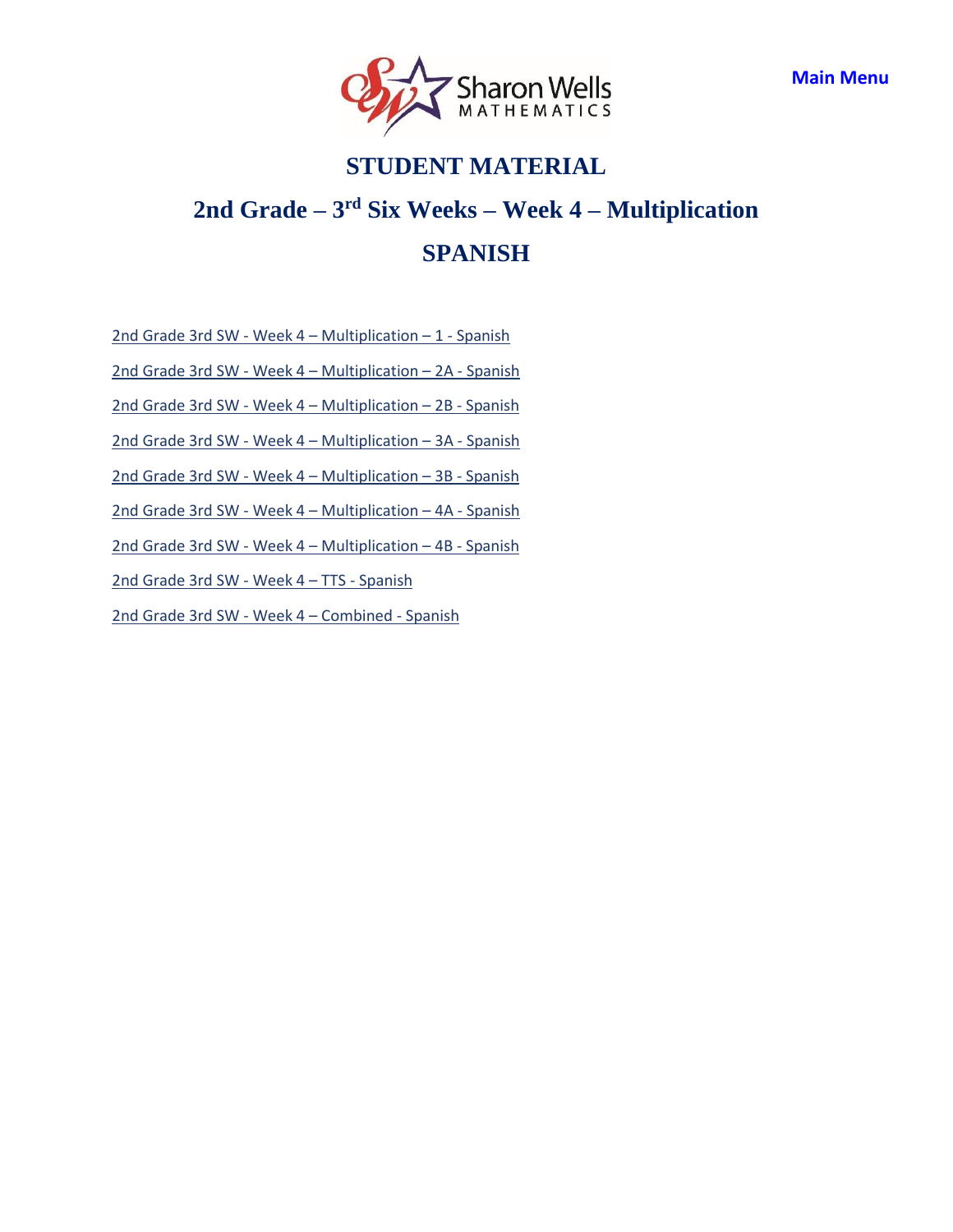

# <span id="page-8-0"></span>**STUDENT MATERIAL 2nd Grade – 3 rd Six Weeks – Week 5 – Length SPANISH**

[2nd Grade](https://access.sharonwells.com/YdXAjN) 3rd SW - Week 5 – Length – 1C - Spanish

[2nd Grade](https://access.sharonwells.com/QrxxCK) 3rd SW - Week 5 – Length – 2B - Spanish

[2nd Grade](https://access.sharonwells.com/ngFaKD) 3rd SW - Week 5 – Length – 2C - Spanish

[2nd Grade](https://access.sharonwells.com/RCbrB3) 3rd SW - Week 5 – Length – 3A - Spanish

[2nd Grade](https://access.sharonwells.com/gAxnbX) 3rd SW - Week 5 – Length – 3B - Spanish

[2nd Grade](https://access.sharonwells.com/HhNZDX) 3rd SW - Week 5 – Length – 4A - Spanish

[2nd Grade](https://access.sharonwells.com/Dw9PHG) 3rd SW - Week 5 – Length – 4B - Spanish

[2nd Grade](https://access.sharonwells.com/6ZJaeF) 3rd SW - Week 5 - TTS - Spanish

[2nd Grade](https://access.sharonwells.com/xJZg3d) 3rd SW - Week 5 - Combined - Spanish